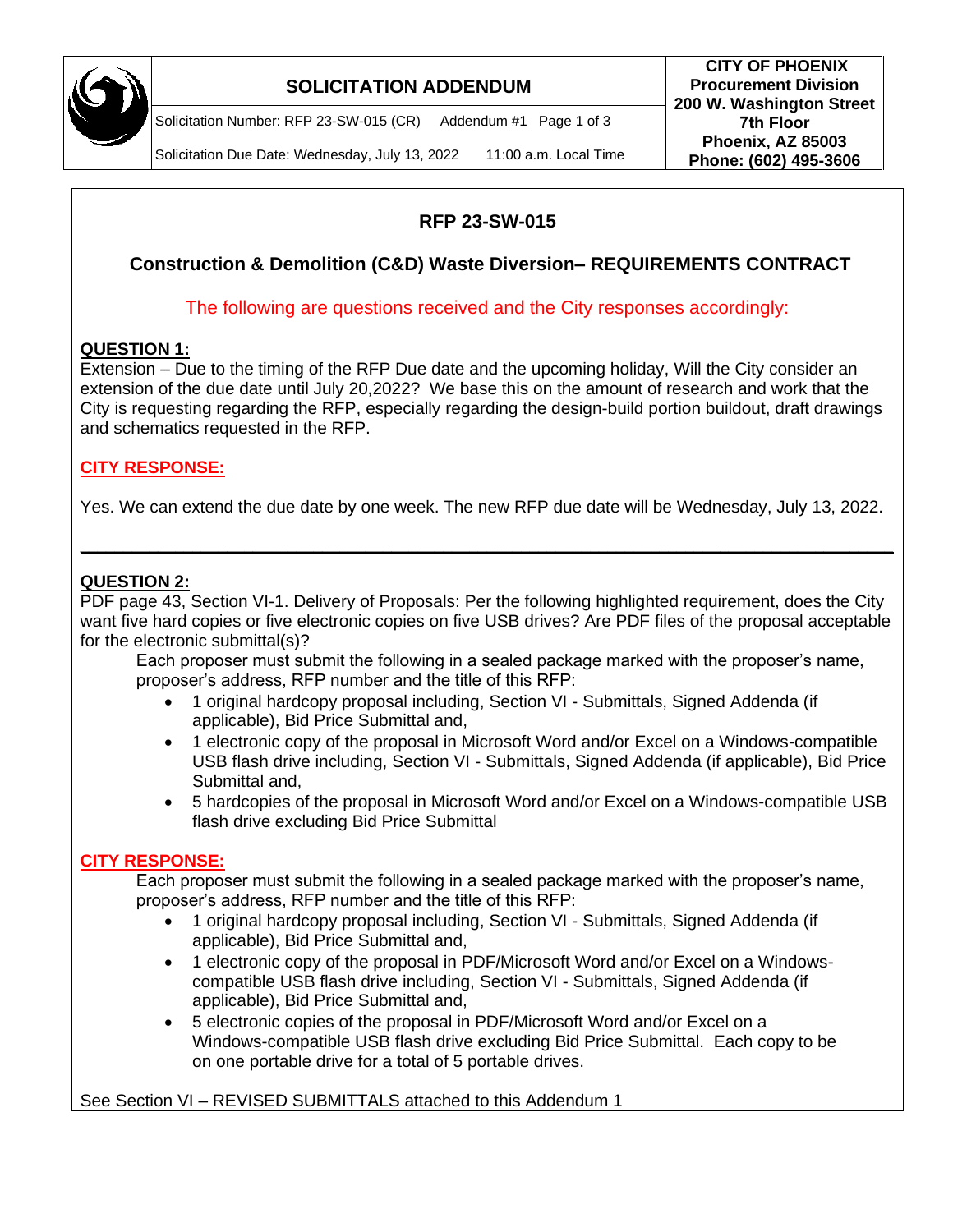

# **SOLICITATION ADDENDUM**

**Procurement Division 200 W. Washington Street 7th Floor Phoenix, AZ 85003 Phone: (602) 495-3606** Solicitation Number: RFP 23-SW-015 (CR) Addendum #1 Page 2 of 3

**CITY OF PHOENIX**

Solicitation Due Date: Wednesday, July 13, 2022 11:00 a.m. Local Time

## **QUESTION 3:**

PDF pages 43-44, Section VI-2.2 and VI-3.1: The Tabs outlined in Section 2.2 do not mirror the Tabs requested in Section 3.1. Please advise on which proposers should follow.

## **CITY RESPONSE:**

See Section VI – REVISED SUBMITTALS attached to this Addendum 1

## **QUESTION 4:**

Will the City accept an alternative proposal that will help the City achieve long term diversion goals?

**\_\_\_\_\_\_\_\_\_\_\_\_\_\_\_\_\_\_\_\_\_\_\_\_\_\_\_\_\_\_\_\_\_\_\_\_\_\_\_\_\_\_\_\_\_\_\_\_\_\_\_\_\_\_\_\_\_\_\_\_\_\_\_\_\_\_\_\_\_\_\_\_\_\_\_\_\_\_\_\_\_\_\_\_\_**

#### **CITY RESPONSE:**

At this time, the City will only be accepting proposals to this RFP that are related to solutions for the diversion of construction and demolition waste.

#### **QUESTION 5:**

Why is the City not wiling l to allow any program to use ADC as part of the solution?

#### **CITY RESPONSE:**

The City is always looking for the highest and best value of a resource's use and at this time. The City does not have a need for ADC solutions. The City may consider the use of ADC for future program needs.

## **UPDATE**

**\_\_\_\_\_\_\_\_\_\_\_\_\_\_\_\_\_\_\_\_\_\_\_\_\_\_\_\_\_\_\_\_\_\_\_\_\_\_\_\_\_\_\_\_\_\_\_\_\_\_\_\_\_\_\_\_\_\_\_\_\_\_\_\_\_\_\_\_\_\_\_\_\_\_\_\_\_\_\_\_\_\_\_\_\_\_\_\_\_\_\_\_\_\_**

Section I – Instructions Item 3. Schedule of Events Offer Due Date

| <b>Offer Due Date</b> | Wednesday, July 13, 2022<br>11:00 AM | See SECTION I - INSTRUCTIONS,<br>Item 12, SUBMISSION OF OFFER                                                        |
|-----------------------|--------------------------------------|----------------------------------------------------------------------------------------------------------------------|
|                       |                                      | The public will be able to call the<br>WebEx phone number noted below and<br>listen to the Bid Opening meeting live: |
|                       |                                      | Join by phone<br>+1-415-655-0001 US Toll                                                                             |
|                       |                                      | Access code: 2499 294 0539                                                                                           |
|                       |                                      |                                                                                                                      |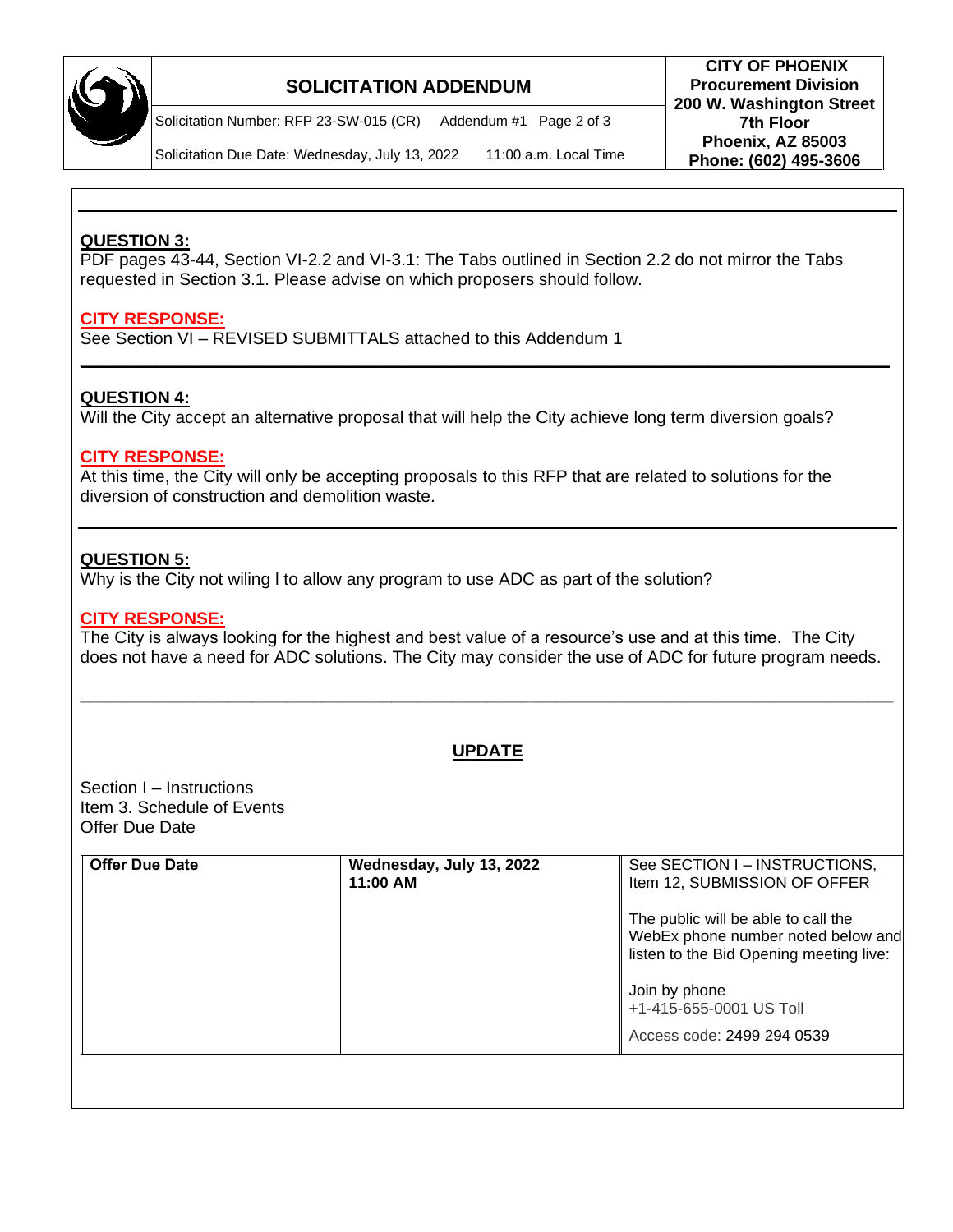

## **SOLICITATION ADDENDUM**

Solicitation Number: RFP 23-SW-015 (CR) Addendum #1 Page 3 of 3

Solicitation Due Date: Wednesday, July 13, 2022 11:00 a.m. Local Time

## **DELETE AND REPLACE:**

## **SECTION VI – SUBMITTAL**

Replace Section VI, in its entirety, with Section VI – REVISED SUBMITTALS (attached to addendum)

The balance of the specifications and instructions remain the same. Interested parties must acknowledge receipt and acceptance of this addendum by returning the entire addendum with the inquiry.

| Name of Company: |  |
|------------------|--|
| Address:         |  |
|                  |  |
|                  |  |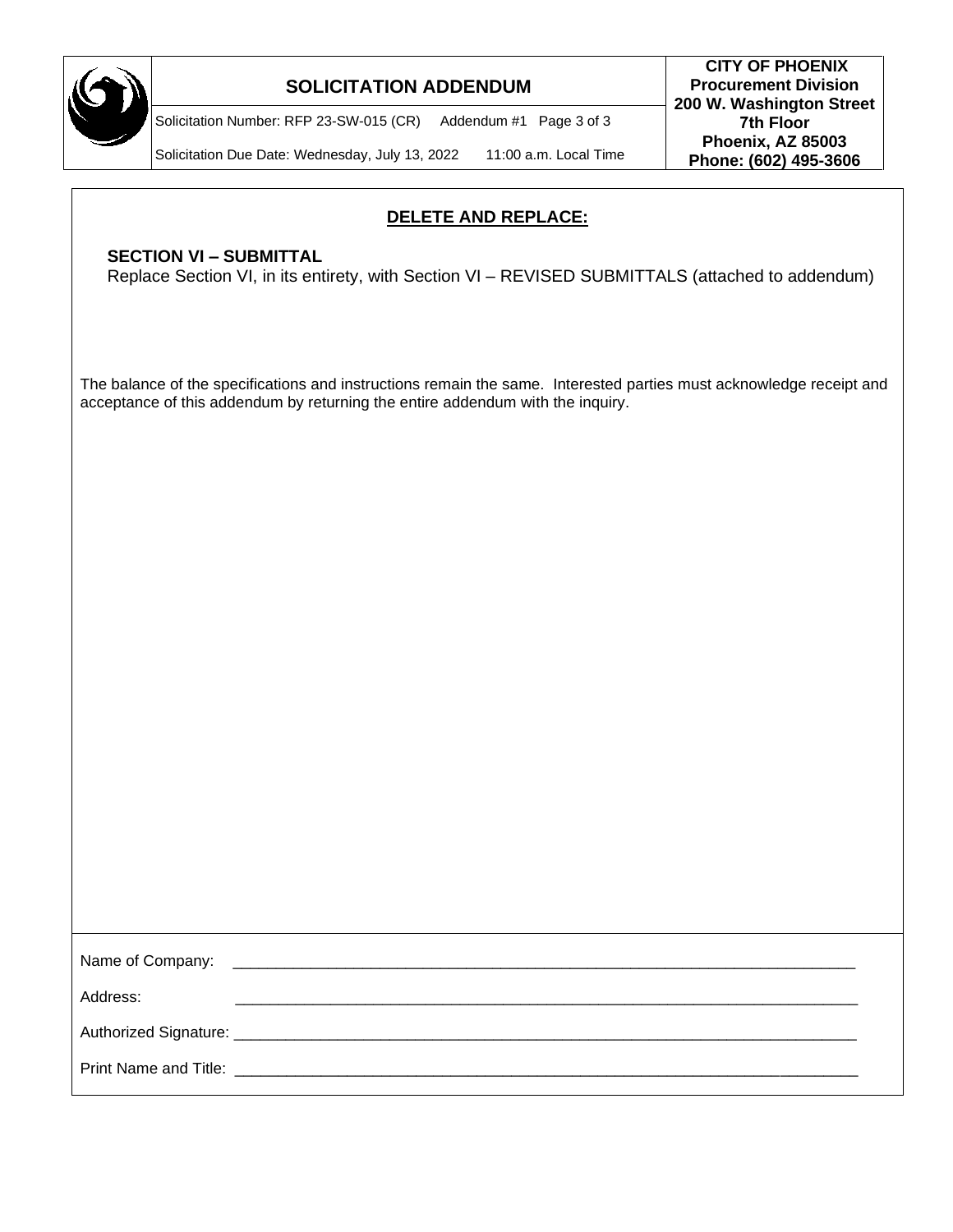

## **SECTION VI – REVISED SUBMITTALS**

#### **1. DELIVERY OF PROPOSALS**

Each proposer must submit the following in a sealed package marked with the proposer's name, proposer's address, RFP number and the title of this RFP:

- 1 original hardcopy proposal including, Section VI Revised Submittals, Signed Addenda (if applicable), and,
- 1 electronic copy of the proposal in PDF/Microsoft Word and/or Excel on a Windows-compatible USB flash drive including, Section VI – Revised Submittals, Signed Addenda (if applicable), and,
- 5 electronic copies of the proposal in PDF/Microsoft Word and/or Excel on a Windows-compatible USB flash drive excluding Tab 4 and Tab 6. Each copy to be on one portable drive for a total of 5 portable drives.
- **1.1. Please submit only the Submittal Section, do not submit a copy of the entire solicitation document.** This offer will remain in effect for a period of 180 calendar days from the opening date, and is irrevocable unless it is in the City's best interest to release offer(s).
- **1.2.** Proposals must be in the actual possession of the City at the designated location, on or prior to, the exact time and date indicated in the Schedule of Events. Late proposals will not be considered. The prevailing clock will be the City's clock at the location designated for delivery of the proposal. Proposals received after the deadline will be disqualified as non-responsive.

#### **2. OFFER SUBMITTAL FORMAT:**

- **2.1** Prepare the Proposal in an organized manner where one can navigate easily through all proposed materials. Utilize a Table of Contents with divider tabs to distinguish sections of the Proposal. Clearly identify and describe all requirements on the Request for Proposal. Scoring will consider not only content, but readability, organization, format and coordination with other parts of the Proposal
- **2.2** The written offer should be signed by an individual authorized to bind Offeror and should provide the name, title, e-mail address and the telephone number of the individuals with authority to contractually bind the company and who may be contacted during the evaluation period. The written offer should be:
	- Typewritten for ease of evaluation;
	- Signed by an authorized representative of the Offeror;
	- Submitted with contact information for the individual(s) authorized to negotiate with the City;
	- Submitted in a binder, preferably using double-sided copying and at least 30% post-consumer content paper;
	- Submitted with a table of contents and tabbed per the following major sections: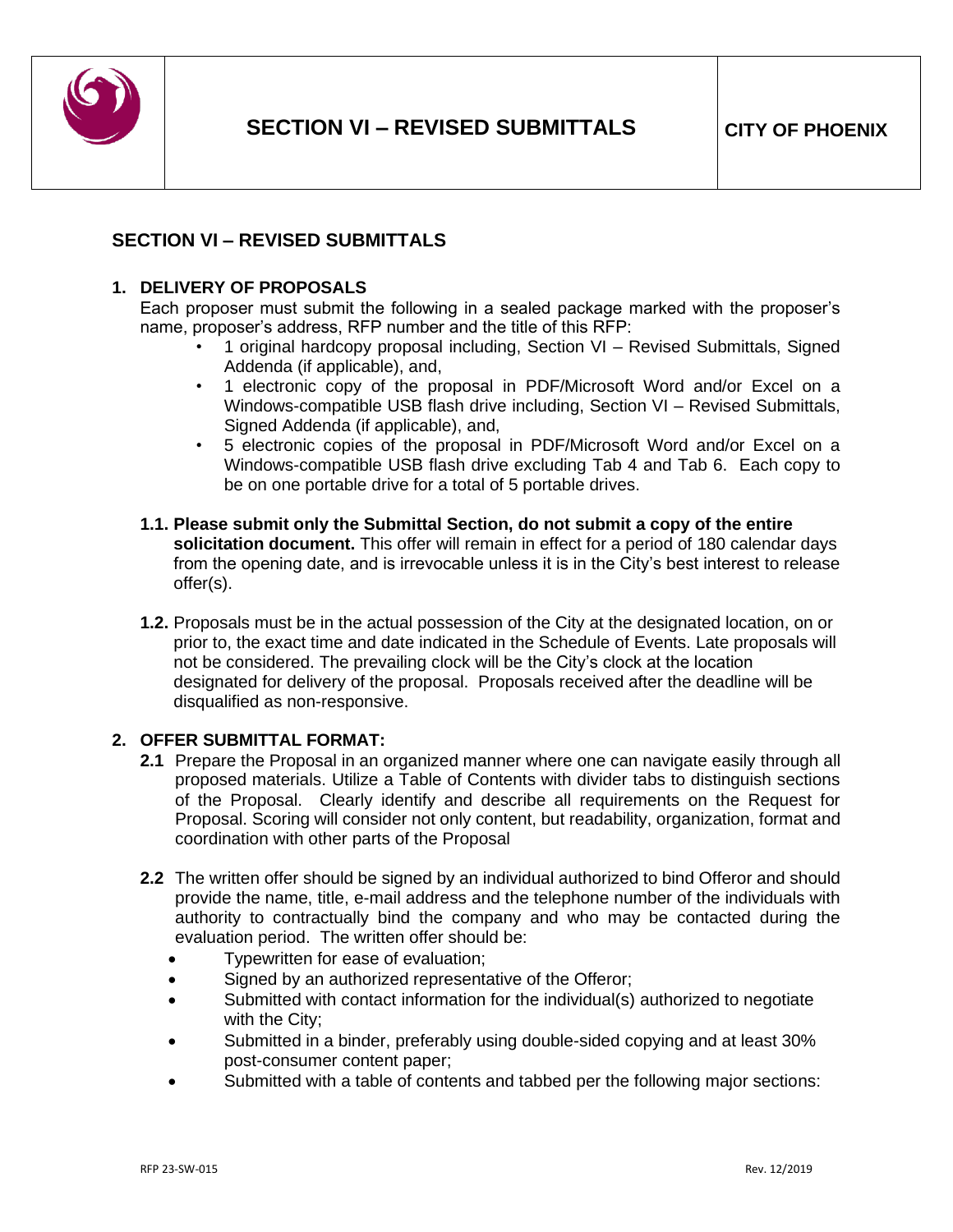

- Tab 1 General Information
- Tab 2 Qualifications and Experience Statement
- Tab 3 Business Plan
- Tab 4 Financial Impact Page from Section VI Revised Submittals (Item 5)
- Tab 5 Proposed Process or Technology
- Tab 6 Section VI Submittals
- Tab 7 References
- Tab 8 Signed Addenda (if applicable)
- **2.3** Brochures or marketing material must NOT be supplied. This material will not be reviewed or evaluated, and the Proposer must not use this type of material as part of the information requested to meet proposal requirements.

#### **3. EVALUATION CRITERIA**

In accordance with Administrative Regulation, 3.10, Competitive Sealed Proposal awards shall be made to the responsible proposer(s) whose proposal is determined to be the most advantageous to the City based upon the evaluation criteria listed below. The evaluation factors are listed in the relative order of importance and more details provided. The total available points equal to 1,000.

| <b>Qualifications and Experience Statement</b> | $(0 - 150$ points) |
|------------------------------------------------|--------------------|
| <b>Business Plan</b>                           | $(0 - 300$ points) |
| Financial Impact* Price Per Ton                | $(0 - 300$ points) |
| Proposed Process or Technology                 | $(0 - 250$ points) |

#### **3.1 Form of Proposals**

Proposals not following the specified format below or that are incomplete, obscure, conditional, or contain additions not requested, exceptions to material provisions, or irregularities of any kind, may be deemed non-responsive and disqualified from the process.

#### **Tab 1 – General Information**

Executive Summary (maximum 2 pages)

Provide a concise summary and narrative of the overall proposal. Proposers must note in the Executive Summary who will serve as the proposer's contact person for the proposal.

#### **Tab 2 – Qualifications and Experience Statement**

Each proposer shall provide sufficient documentation to demonstrate it meets the minimum qualifications listed in Section IV – Submittals, Item 4. Please include a telephone number and email address of a contact person who can verify the proposer's experience.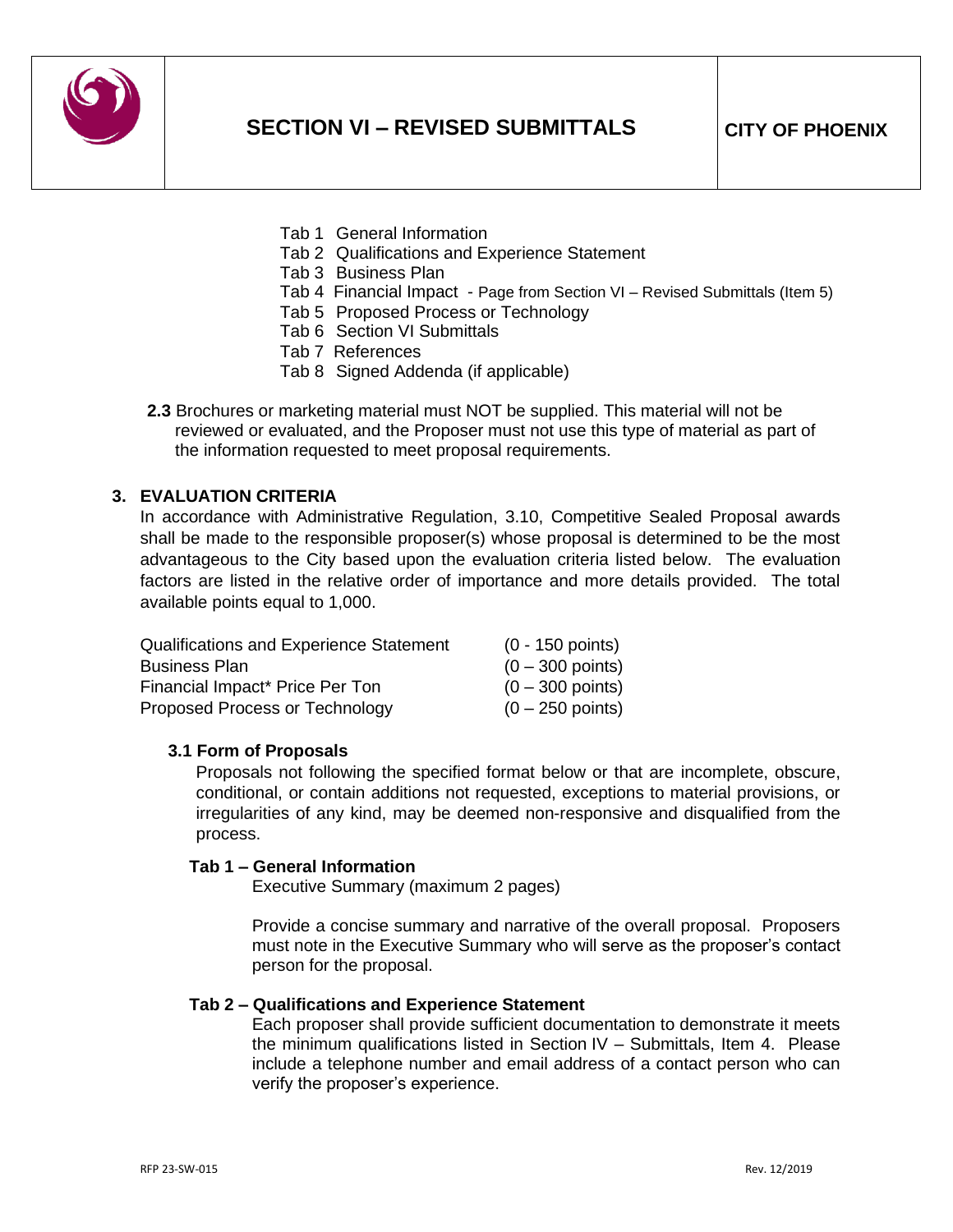

Each proposer shall describe its experience using its process or technology to divert, recycle and/or reuse C&D waste or similar products. This description should include details about the:

- Type, amount, and tonnage of feedstock processed by the proposed technology or operations process on a daily, weekly, or annual basis.
- Type and volume of by-products (such as gas emissions, liquid effluents, and solid residues) generated by the proposed technology or operations process on a daily, weekly, or annual basis and the proposer's experience with managing and disposing of these by-products.
- Demonstrate proposed equipment is proven and true.
- Demonstrate actual experience of existing staff or intended experience of future staff (required to provide resumes of operations manager and business owners or job descriptions of personnel running facility).

Each proposer shall also address each bulleted item listed under **Section V – Scope of Work, Item 8, Qualifications and Experience**.

#### **Tab 3 – Business Plan**

Each proposer must provide a narrative of its business plan for diverting, recycling and/or reusing construction and demolition waste, and:

- Demonstrate viability for the proposal, including research/market demand data for the product being recycled or reused from the C&D waste, percentage breakdown of sources of C&D material, proposer's plan for marketing the new product, proposer's relationship with sources of C&D and plan to secure materials, and proposer's established end use markets and product demand.
- Provide clear and compelling information to demonstrate the proposer's financial capacity to execute and complete the proposal successfully.
- Project budget clearly detail and define proposed costs, including all construction costs, soft costs and contingencies as well as assumptions for all costs and revenues.
- Pro forma clearly detail and define the proposal's operating pro forma, including all revenues, expenses, debt service, taxes, and other assessments for at least 10 years, or if City assistance is requested for a longer period, for the duration of that assistance, as well as assumptions for all costs and revenues.
- Project timeline clearly detail major milestones, including any phasing.
- Provide contingency plans on materials surplus and materials shortfall.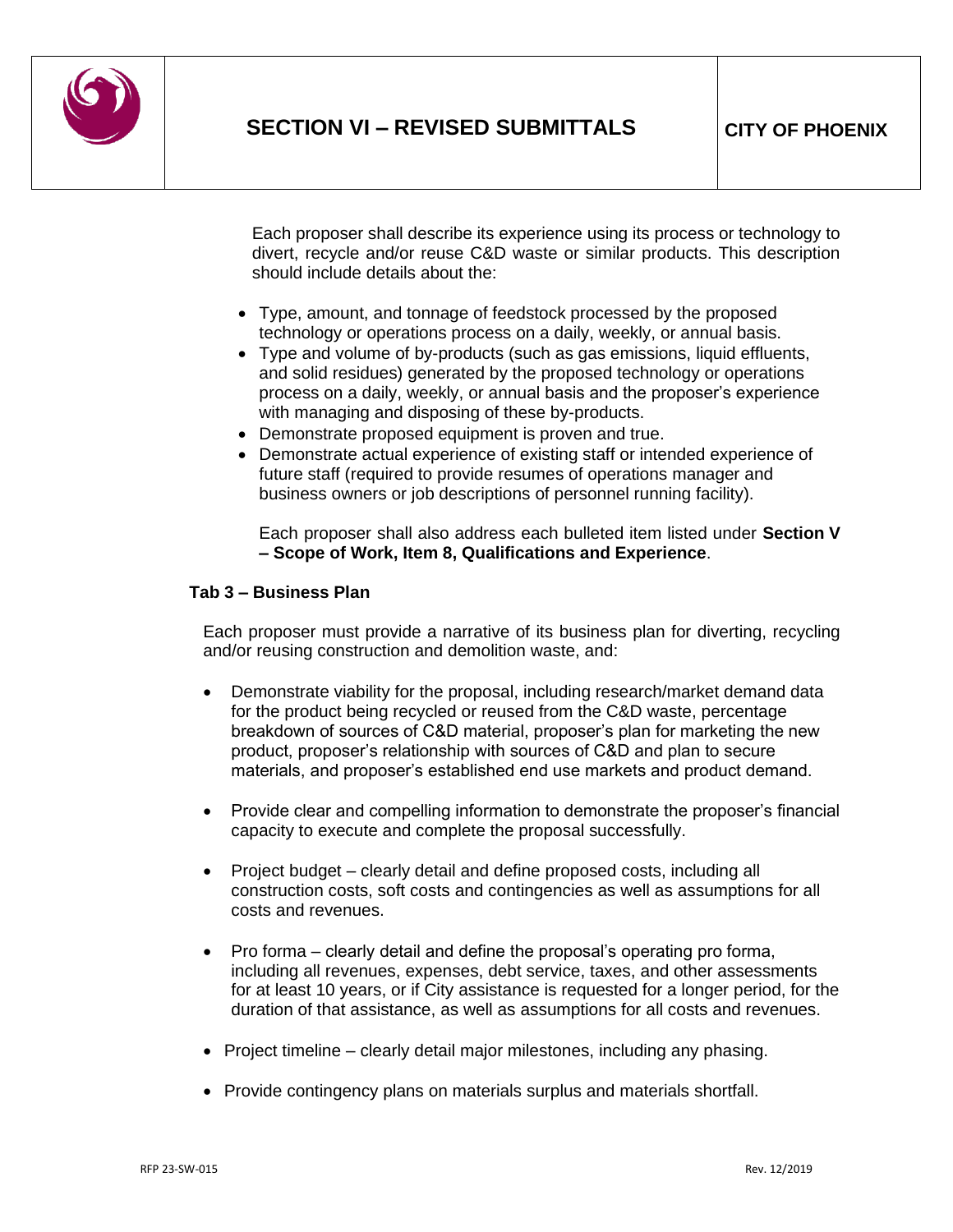

- Describe how the proposer intends to ensure its operations meet Federal, State and local regulatory requirements for the handling of waste and for ensuring safety of operations.
- Describe the economic, fiscal, employment, and other tangible public benefits to be generated by the proposal.
- Specify any requested City assistance, including details such as the type of assistance, commencement, and completion dates, etc. Any requests for City assistance must be limited to assistance the City can reasonably accommodate.

#### **Tab 4 – Financial Impact**

Each proposer must specify:

- \*Price per ton
- The acreage it will rent from the City (in square feet)

#### **Tab 5 – Proposed Process or Technology**

Each proposer must provide a narrative describing its proposed primary and secondary process or technology for recycling or reusing C&D waste and an operations plan that includes, at a minimum:

- Hours of operation
- Staffing
- Permitting
- Feedstock
	- o Will the proposer need volumes of C&D feedstock?
- If yes, explain how C&D materials will be diverted.
- City does not source separate C&D materials
	- o Anticipated volume to be processed from outside sources
	- $\circ$  Specifications and storage plan, including typical batch throughout per ton of C&D waste
		- o Pickup/transport of materials
		- o Contamination control and management
		- o Customer service and receiving procedures
- Dust, noise, odor, and fire control plans
- Safety plan
- Waste and residue management (including by-products such as solid residues, liquid effluent, and gaseous emissions)
- Infrastructure requirements (volumes for water, sewer, gas, electricity, etc.)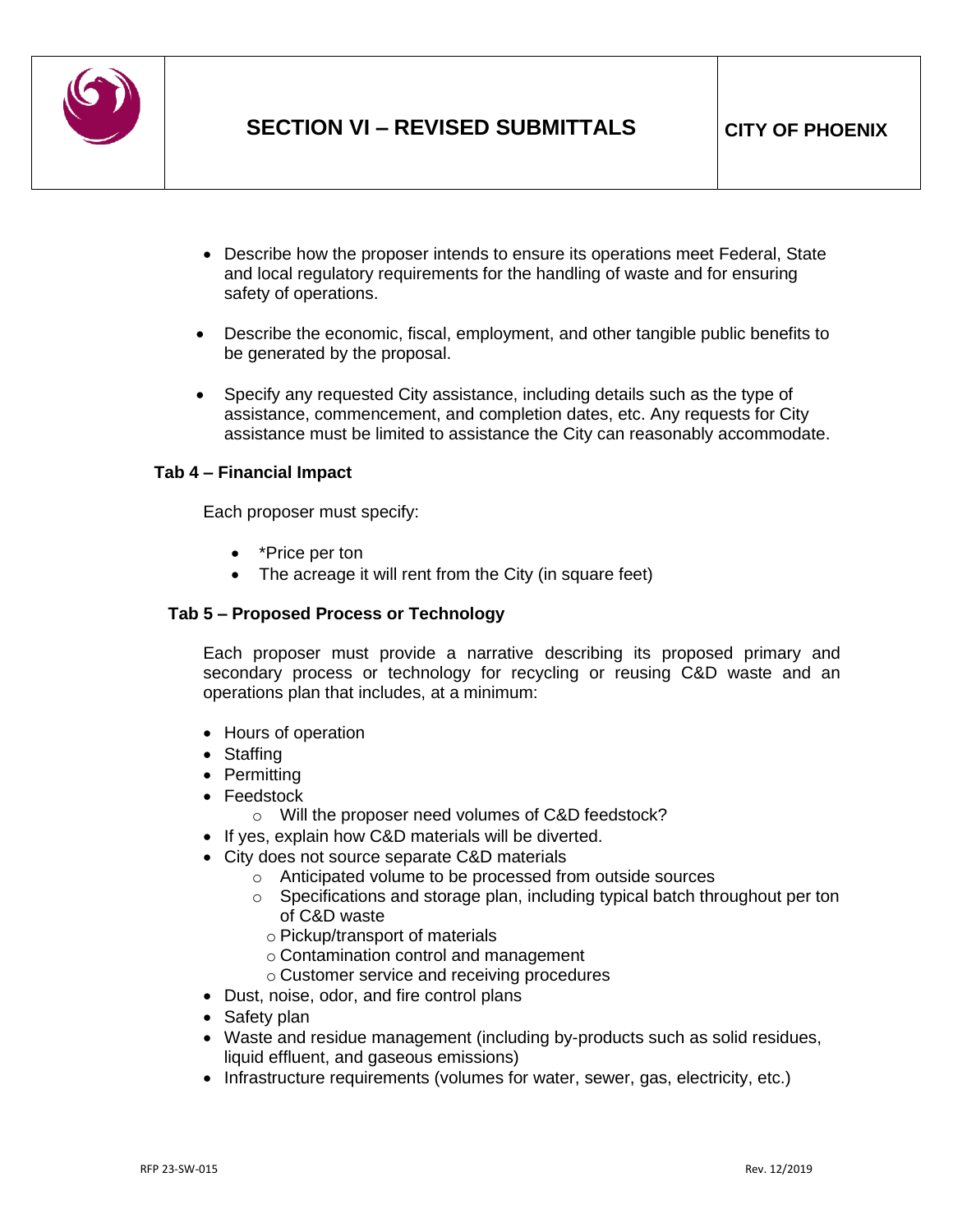

Please include drawings or schematics depicting the proposed building(s) and major processing and auxiliary equipment to be located at the Site and describe any sustainability practices incorporated into the building design and operations.

#### **4. COSTS AND PAYMENTS:**

- **4.1 PAYMENT TERMS & OPTIONS**: Vendors must choose an option, if a box is not checked, the City will **default to 0% - net 45 days**:
	- Contractor offers a prompt payment discount of either  $\frac{1}{2}$   $\frac{8}{2}$  30 days or 0% 45 days - to apply after receipt of invoice or final acceptance of the products (invoice approval), whichever date is later, starts the 30 days. If no prompt payment discount is offered, the default is 0%, net 45 days; effective after receipt of invoice or final acceptance of the products, whichever is later. **Payment terms offering a discount will not be considered in the price evaluation of your offer**.
	- $\Box$  Contractor may be paid immediately upon invoice approval, if enrollment is made to the Single Use Account (SUA) Program, administered by the City's servicing bank ("Bank"). By checking this box, the vendor accepts transaction costs charged by their merchant bank and agrees not to transfer to the City those extra charges. The City will not pay an increase in our services for the SUA charges; if an audit uncovers an upcharge for the SUA charges the vendor will owe the City all costs. The vendor may opt-out of the SUA program once, but then may not rejoin during the same contract term. **For more information about the SUA program or to enroll, send email to [mailbox.sua@phoenix.gov.](mailto:mailbox.sua@phoenix.gov)**

#### **5. FINANCIAL IMPACT:**

| *Price per Ton |  |
|----------------|--|
|----------------|--|

| Lease Acreage on the RIC | <b>Square Feet</b> |
|--------------------------|--------------------|
|                          |                    |

## **6. CONTRACT REPRESENTATIVE:**

Name

Telephone Number

E-Mail Address

#### **7. CONTRACTOR LICENSING REQUIREMENTS:**

Offeror shall comply with all statutes and rules of the State of Arizona and the Registrar of Contractors. In accordance with A.R.S. §. 32-1151, and unless otherwise exempted by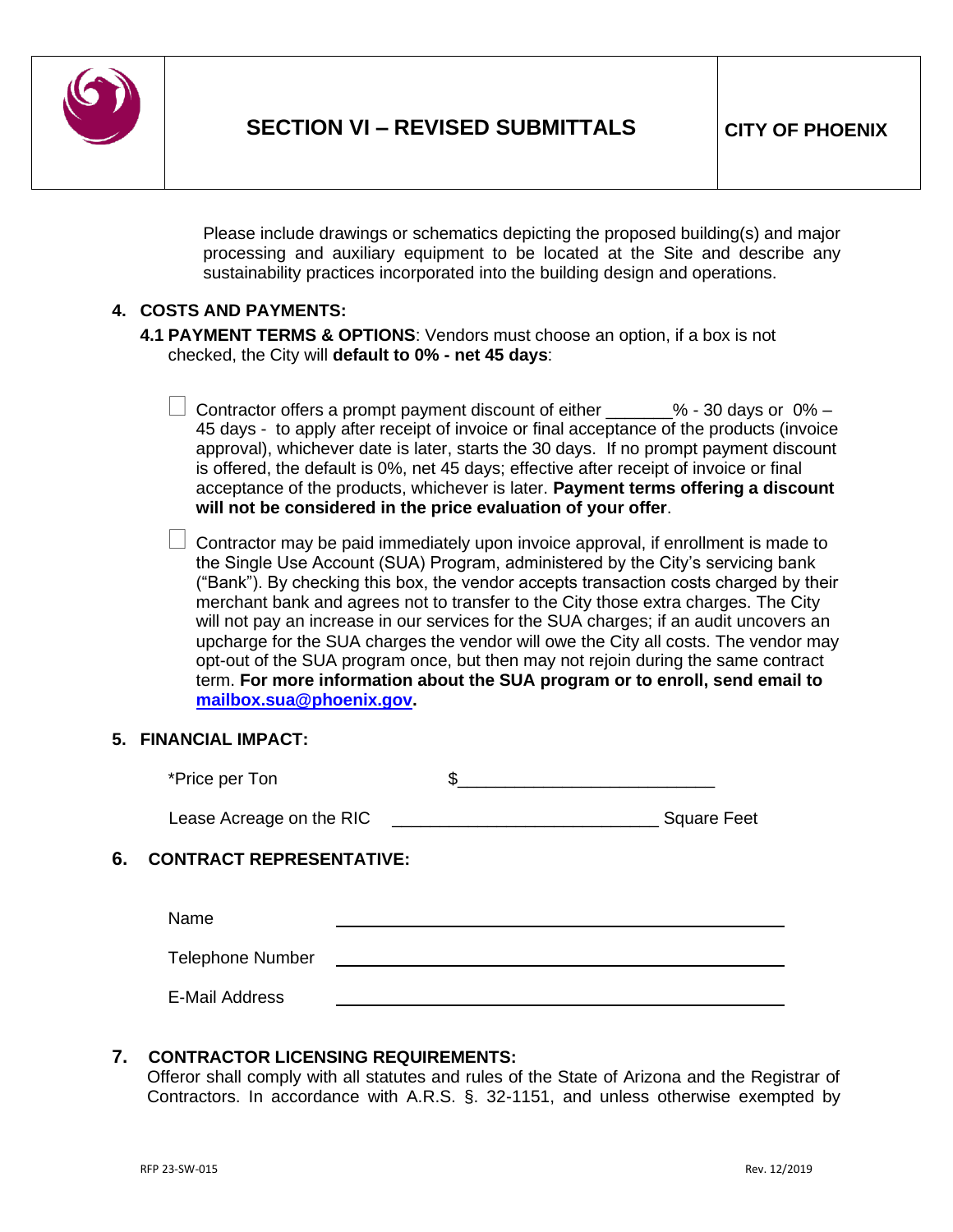

A.R.S. § 32-1121, Offeror shall have the correct class of license as required by the Registrar of Contractors for the work specified, at the time of offer submission. Offeror certifies possession of the following license:

| Licensed Contractor's Name |  |
|----------------------------|--|
| <b>Class</b>               |  |
| License Number             |  |
| <b>Expiration Date</b>     |  |

#### **8. REFERENCES:**

Contractor certifies that they have provided complete Construction and Demolition Services listed in this solicitation.

Contractor shall furnish the names, addresses, and telephone numbers of a minimum of three firms or government organizations for which the Contractor is currently furnishing or has furnished, completed service for Construction and Demolition Services.

| <b>Company Name</b>     |  |
|-------------------------|--|
| <b>Address</b>          |  |
| Reference               |  |
| <b>Telephone Number</b> |  |
| Email address           |  |
| <b>Company Name</b>     |  |
| <b>Address</b>          |  |
| Reference               |  |
| <b>Telephone Number</b> |  |
| Email address           |  |
| <b>Company Name</b>     |  |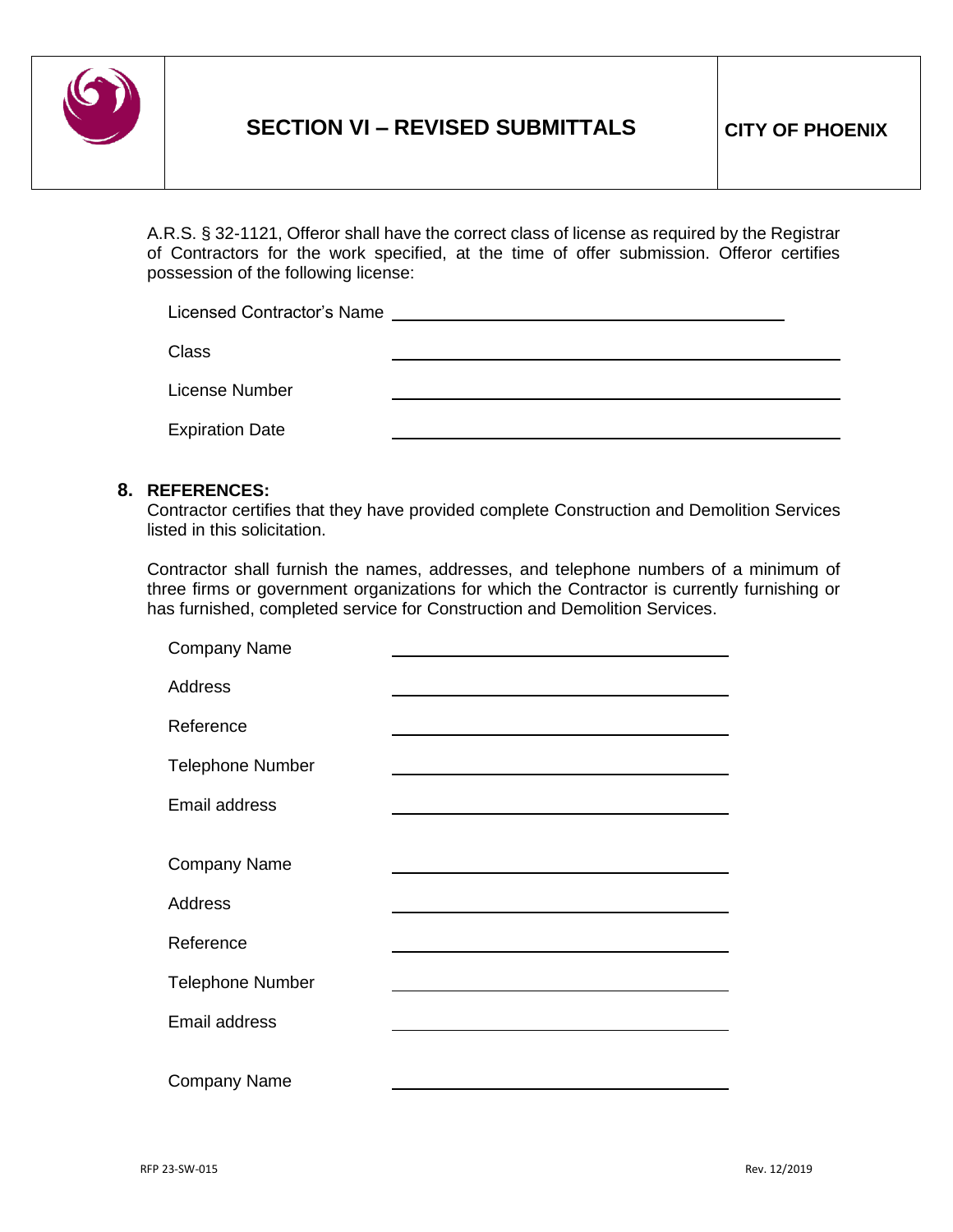

# **SECTION VI – REVISED SUBMITTALS CITY OF PHOENIX**

Address

Reference

Telephone Number

Email address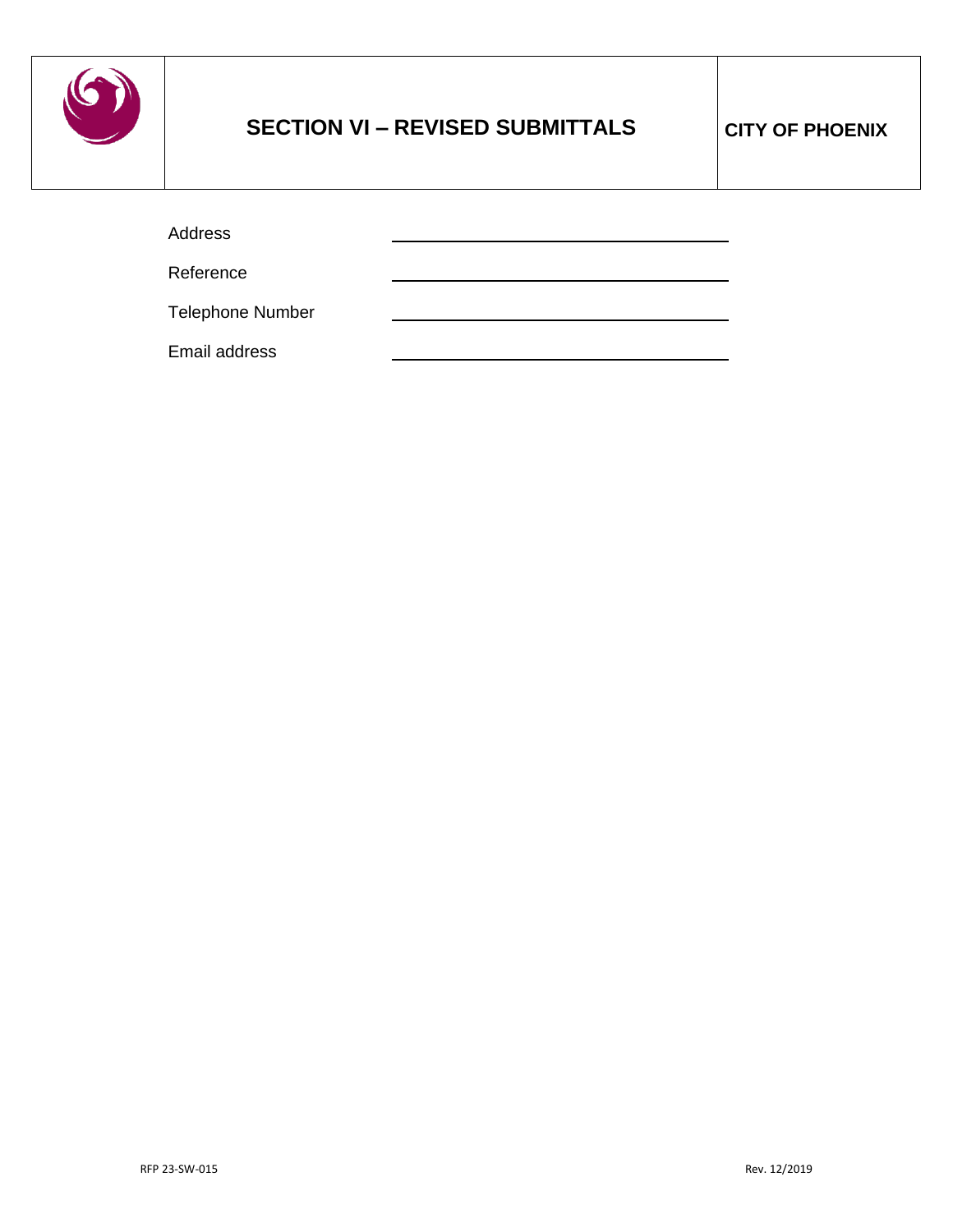

# **ACCEPTANCE OF OFFER**

The Offer is hereby accepted.

The Contractor is now bound to sell the material(s) or service(s) listed by the attached contract and based upon the solicitation, including all terms, conditions, specifications, amendments, etc. and the Contractor's Offer as accepted by the City.

This contract shall henceforth be referred to as Contract No. . The Contractor has been cautioned not to commence any billable work or provide any material or service under this contract until Contractor receives purchase order, or contract documentation.

## **CITY OF PHOENIX**

A Municipal Corporation Jeffrey Barton, City Manager

Joe Giudice Director, Public Works Department

\_\_\_\_\_\_\_\_\_\_\_\_\_\_\_\_\_\_\_\_\_\_\_\_\_\_\_\_\_\_\_\_\_

Attest:

 $\frac{1}{2022}$  this  $\frac{1}{2022}$ 

City Clerk

Approved as to form this 19<sup>th</sup> day of January 2017. This document has been approved as to form by the City Attorney and is on file with the City Clerk. It need not be submitted to the City Attorney for approval unless the form document is altered.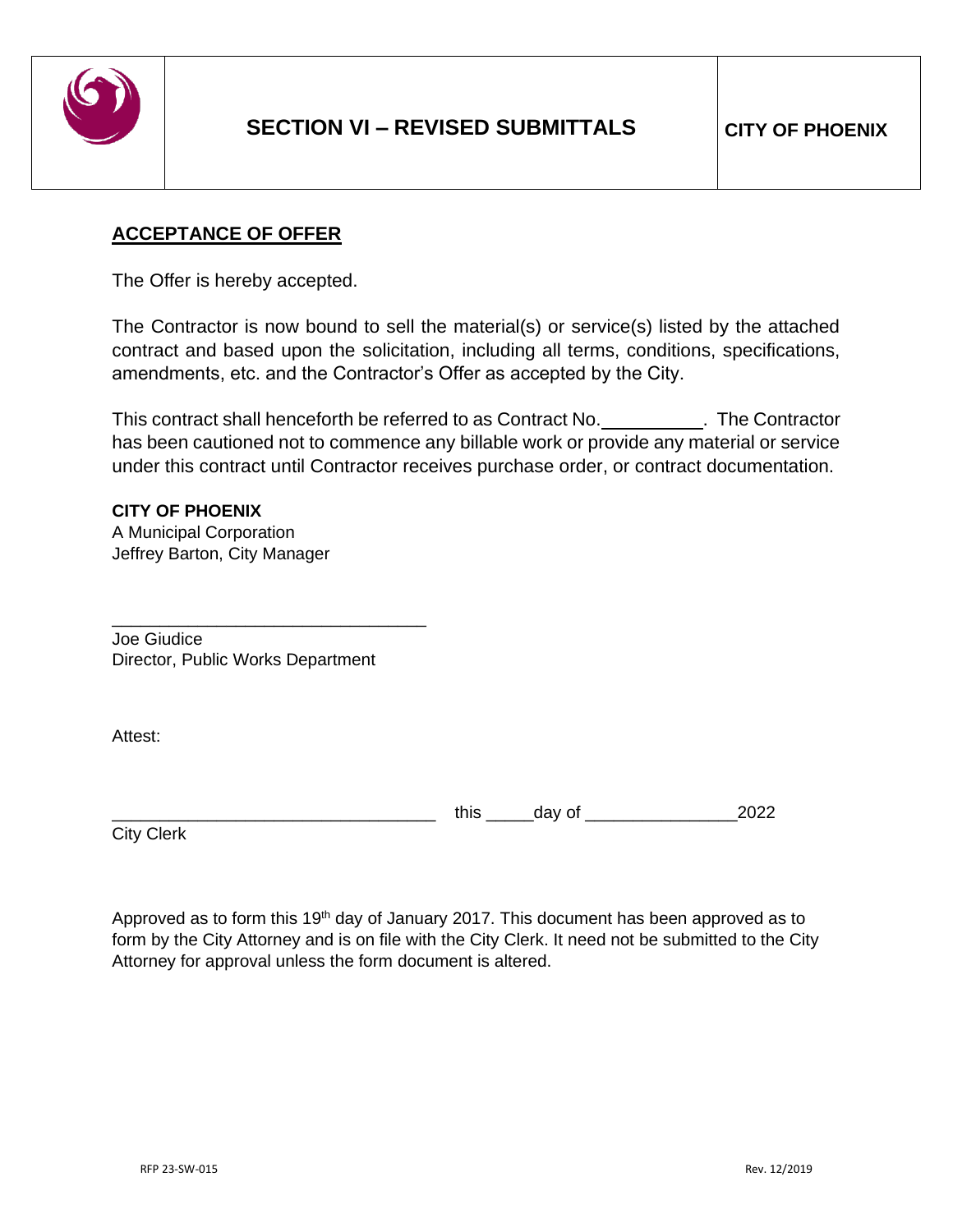

# **OFFER**

**TO THE CITY OF PHOENIX -** The Undersigned hereby offers and agrees to furnish the material and or service(s) in compliance with all terms, conditions, specifications, and addenda issued as a result of a solicitation.

Arizona Sales Tax No. Use Tax No. for Out-of State Suppliers City of Phoenix Sales Tax No.

Arizona Corporation Commission File No.

Taxpayer's Federal Identification No.: If recommended for contract award, Bidder agrees to provide its federal taxpayer identification number or as applicable its social security number to the City of Phoenix for the purposes of reporting to appropriate taxing authorities, monies paid by the City of Phoenix under the awarded contract. If the Bidder provides its social security number, the City will only share this number with appropriate state and federal officials. This submission is mandatory under 26 U.S.C. § 6041A.

Enter City's Registration System ID Number Located at City's eProcurement website (see SECTION I – INSTRUCTIONS - CITY'S REGISTRATION)

Offeror has read, understands, and will fully and faithfully comply with this solicitation, its attachments and any referenced documents. Offeror certifies that the prices offered were independently developed without consultation with any other Offeror or potential Offerors.

| <b>Authorized Signature</b>   | Date                         |  |  |
|-------------------------------|------------------------------|--|--|
| <b>Printed Name and Title</b> | (LLC, Inc., Sole Proprietor) |  |  |
| (Member, Manager, President)  |                              |  |  |
| Address                       |                              |  |  |
| City, State and Zip Code      |                              |  |  |
| <b>Telephone Number</b>       |                              |  |  |
| Company's Fax Number          |                              |  |  |
| Company's Toll Free #         |                              |  |  |
| <b>Email Address</b>          |                              |  |  |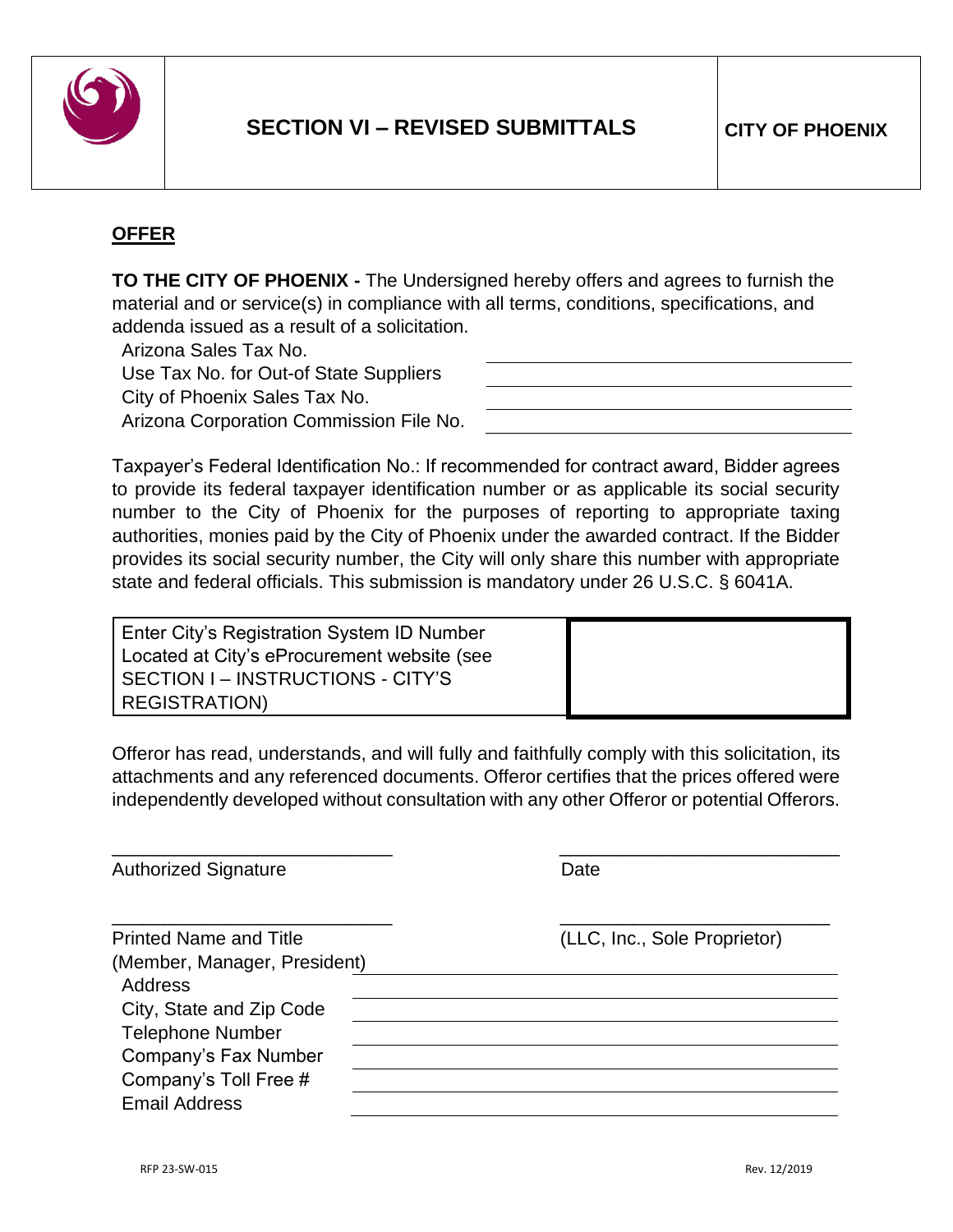

|    | This form must be signed and submitted to the City and all questions must be answered (or<br>N/A) or your Offer may be considered non-responsive.                                                                                                                                                              |    |      |               |
|----|----------------------------------------------------------------------------------------------------------------------------------------------------------------------------------------------------------------------------------------------------------------------------------------------------------------|----|------|---------------|
|    | 1. Name of person submitting this disclosure form.                                                                                                                                                                                                                                                             |    |      |               |
|    |                                                                                                                                                                                                                                                                                                                |    |      |               |
|    | First                                                                                                                                                                                                                                                                                                          | ΜI | Last | <b>Suffix</b> |
| 2. | <b>Contract Information</b>                                                                                                                                                                                                                                                                                    |    |      |               |
|    | Solicitation # or Name:                                                                                                                                                                                                                                                                                        |    |      |               |
|    | 3. Name of individual(s) or entity(ies) seeking a contract with the City (i.e. parties to the<br>Contract)                                                                                                                                                                                                     |    |      |               |
|    |                                                                                                                                                                                                                                                                                                                |    |      |               |
|    | 4. List any individuals(s) or entity(ies) that are owners, partners, parent, sublessees, joint<br>venture, or subsidiaries of the individual or entity listed in Question 3. Please include all<br>Board members, executive committee members and officers for each entry. If not<br>applicable, indicate N/A. |    |      |               |
|    |                                                                                                                                                                                                                                                                                                                |    |      |               |
|    | 5. List any individuals or entities that will be subcontractors on this contract or indicate N/A.                                                                                                                                                                                                              |    |      |               |
|    | Subcontractors may be retained, but not known as of the time of this submission.<br>П<br>List of subcontracts, including the name of the owner(s) and business name:<br>$\Box$                                                                                                                                 |    |      |               |
|    |                                                                                                                                                                                                                                                                                                                |    |      |               |
|    | 6. List any attorney, lobbyist, or consultant retained by any individuals listed in Questions 3,<br>4, or 5 to assist in the proposal or seeking the resulting contract. If none, indicate N/A.                                                                                                                |    |      |               |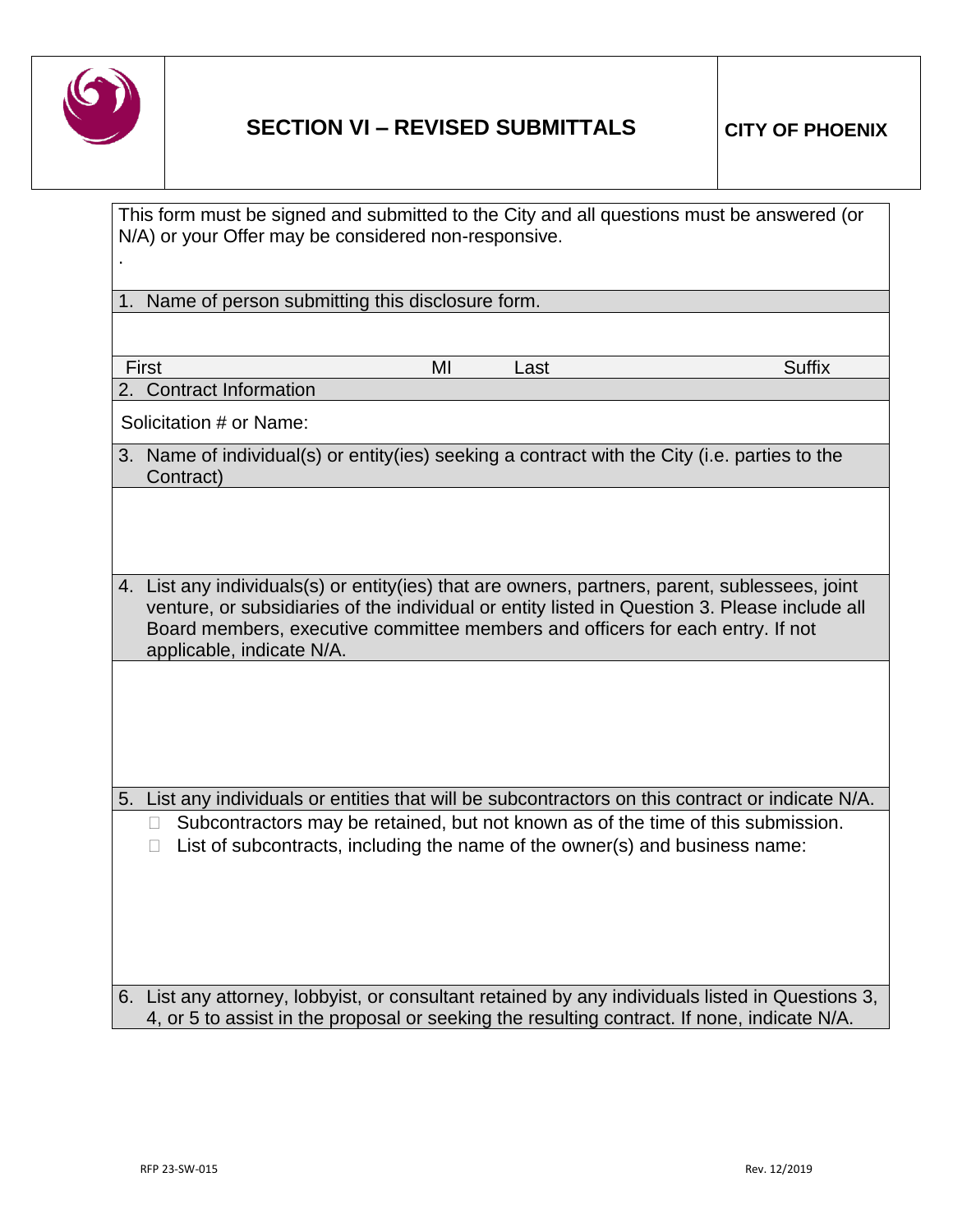

## 7. **Disclosure of Conflict of Interest**: **A. City Code Section 43-34**

Are you aware of any fact(s) with regard to this solicitation or resulting contract that would raise a "conflict of interest" issue under City Code Section 43-34? "An elected City official or a City employee shall not represent any person or business for compensation before the City regarding any part of a procurement, including any resulting contract, if during the time the elected official is or was in office or the employee is or was employed by the City such elected official or employee played a

material or significant role in the development of the solicitation, any other part of the procurement, or the contract award."

- $\Box$  I am not aware of any conflict(s) of interest under City Code Section 43-34.
- $\Box$  I am aware of the following potential or actual conflict(s) of interest:

# **B. ARS Sections 38-501 et. Seq. & City Charter Chapter 11**

State law and the Phoenix City Charter and Code prohibit public officers or employees, their close relatives, and any businesses they, or their relatives, own from (1) representing before the City any person or business for compensation, (2) doing business with the City by any means other than through a formal procurement, and (3) doing business with the City without disclosing that the person has an interest in the contract. This prohibition extends to subcontracts on City contracts and also applies to parent, subsidiary, or partner businesses owned by a public officer or employee. See A.R.S. Sections 38-501 through 38-511, for more information (City Charter, Chapter 11, applies the state conflict-of-interest law to City employees).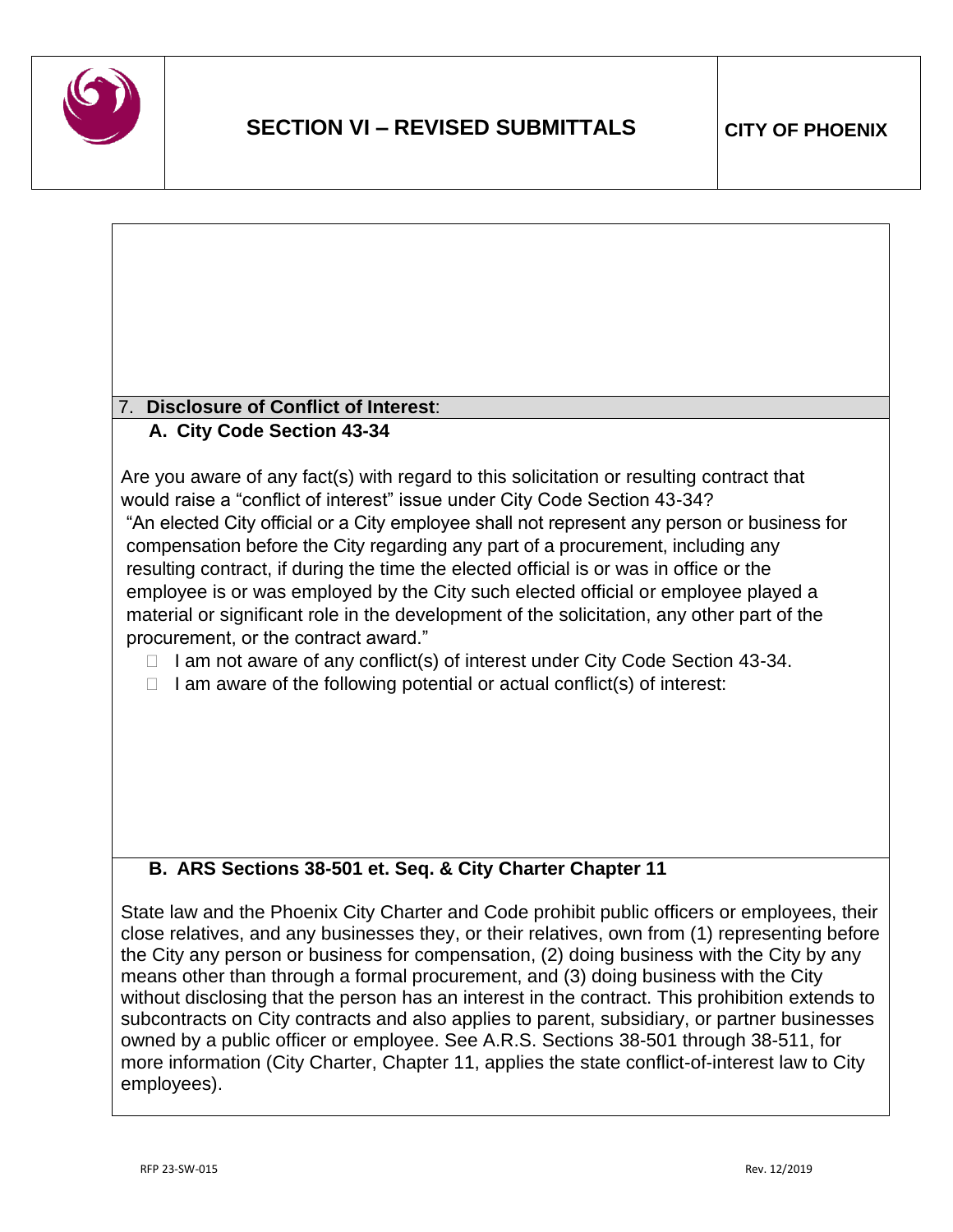

| Please note that any contract in place at the time a person becomes a public officer or<br>employee may remain in effect. But the contract may not be amended, extended, modified,<br>or changed in any manner during the officer's or employee's city service without following<br>city administrative regulations.                                                                                                                       |
|--------------------------------------------------------------------------------------------------------------------------------------------------------------------------------------------------------------------------------------------------------------------------------------------------------------------------------------------------------------------------------------------------------------------------------------------|
|                                                                                                                                                                                                                                                                                                                                                                                                                                            |
| Are you aware of any fact(s) with regard to this contract that would raise a<br>"conflict of interest" issue under A.R.S. Sections 38-501 through 38-511 (See<br>Arizona Revised Statutes regarding conflict of interest at www.azleg.gov).<br>I am not aware of any conflict(s) of interest under Arizona Revised Statutes<br>$\Box$<br>Sections 38-501 through 38-511.<br>I am aware of the following conflict(s) of interest:<br>$\Box$ |
| 8. Acknowledgements                                                                                                                                                                                                                                                                                                                                                                                                                        |
| A. Solicitation Transparency Policy - No Contact with City Officials or Staff During<br><b>Evaluation</b>                                                                                                                                                                                                                                                                                                                                  |
| I understand that a person or entity who seeks or applies for a city contract, or any<br>$\Box$<br>other person acting on behalf of that person or entity, is prohibited from contacting<br>city officials and employees regarding the contract after a solicitation has been                                                                                                                                                              |

□ This "no-contact" provision only concludes when the contract is awarded at a City Council meeting. If contact is required with City official or employees, the contact will

posted.